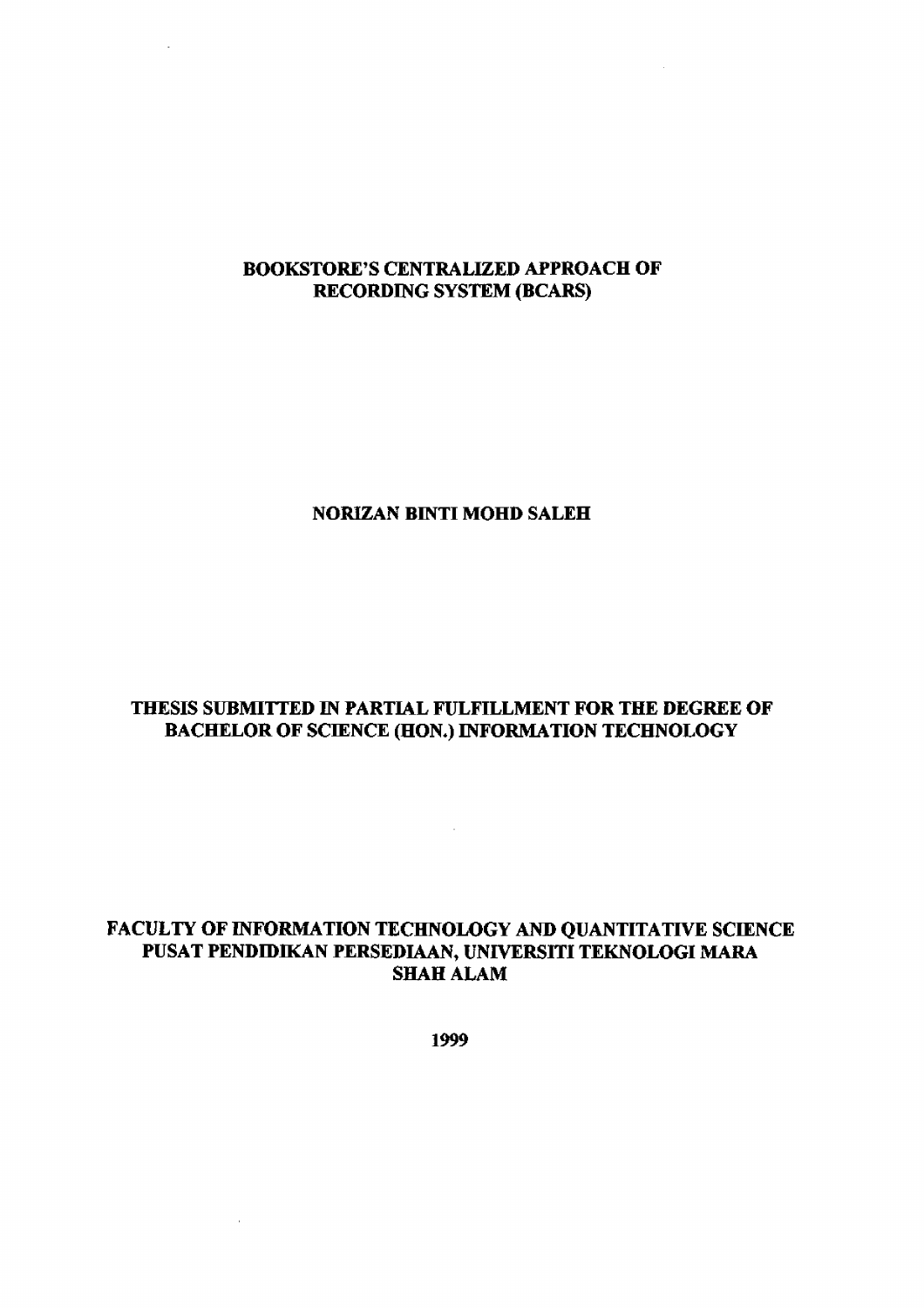## **SISTEM PENYIMPANAN REKOD BERSEPADU UNTUK KEDAIPENYEWAAN BUKU**

#### **NORIZAN BINTI MOHD SALEH**

## **TESIS YANG DIKEMUKAKAN UNTUK MEMENUHI SEBAHAGIAN DARIPADA SYARAT MEMPEROLEH IJAZAH SARJANA MUDA SAINS (KEPUJIAN) TEKNOLOGI MAKLUMAT**

## **FAKULTI TEKNOLOGI MAKLUMAT DAN SAINS KUANTTTATIF PUSAT PENDHMKAN PERSEDIAAN, UNIVERSITI TEKNOLOGI MARA SHAH ALAM**

 $\mathcal{L}^{\mathcal{L}}$ 

**1999**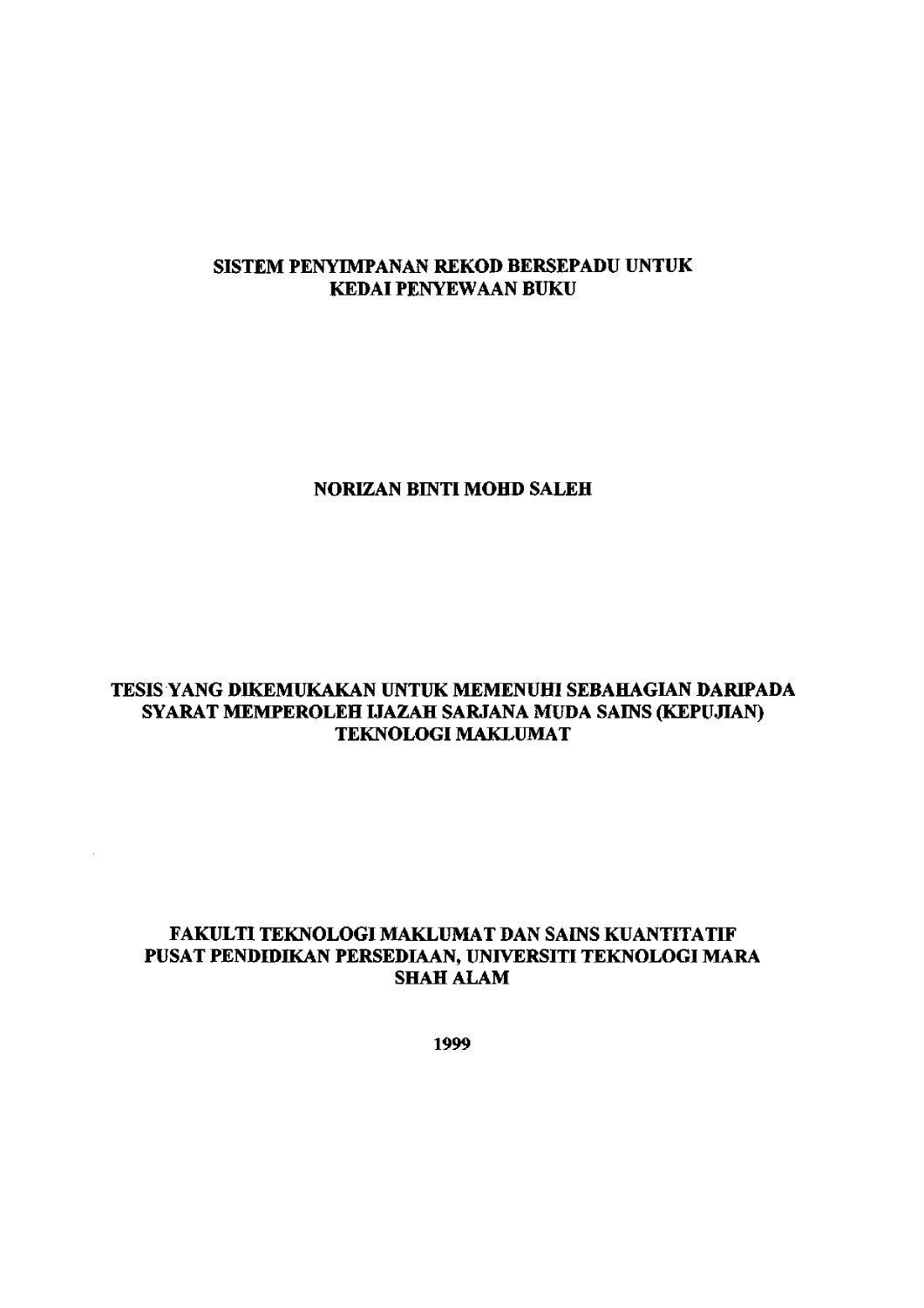#### **DECLARATION**

I hereby declare that the work in this thesis is my own except for quotations and summaries, which have been duly acknowledged.

*C7*  November 6, 1999 NORIZAN BINT MOHD SALEH 98717961

#### PENGAKUAN

Saya akui karya ini adalah hasil kerja saya sendiri kecuali nukilan dan ringkasan yang tiap-tiap satunya telah saya jelaskan sumbernya.

**n**  November 6, 1999 NORIZAN BINTI MOHD SALEH 98717961

 $\ddot{\phantom{0}}$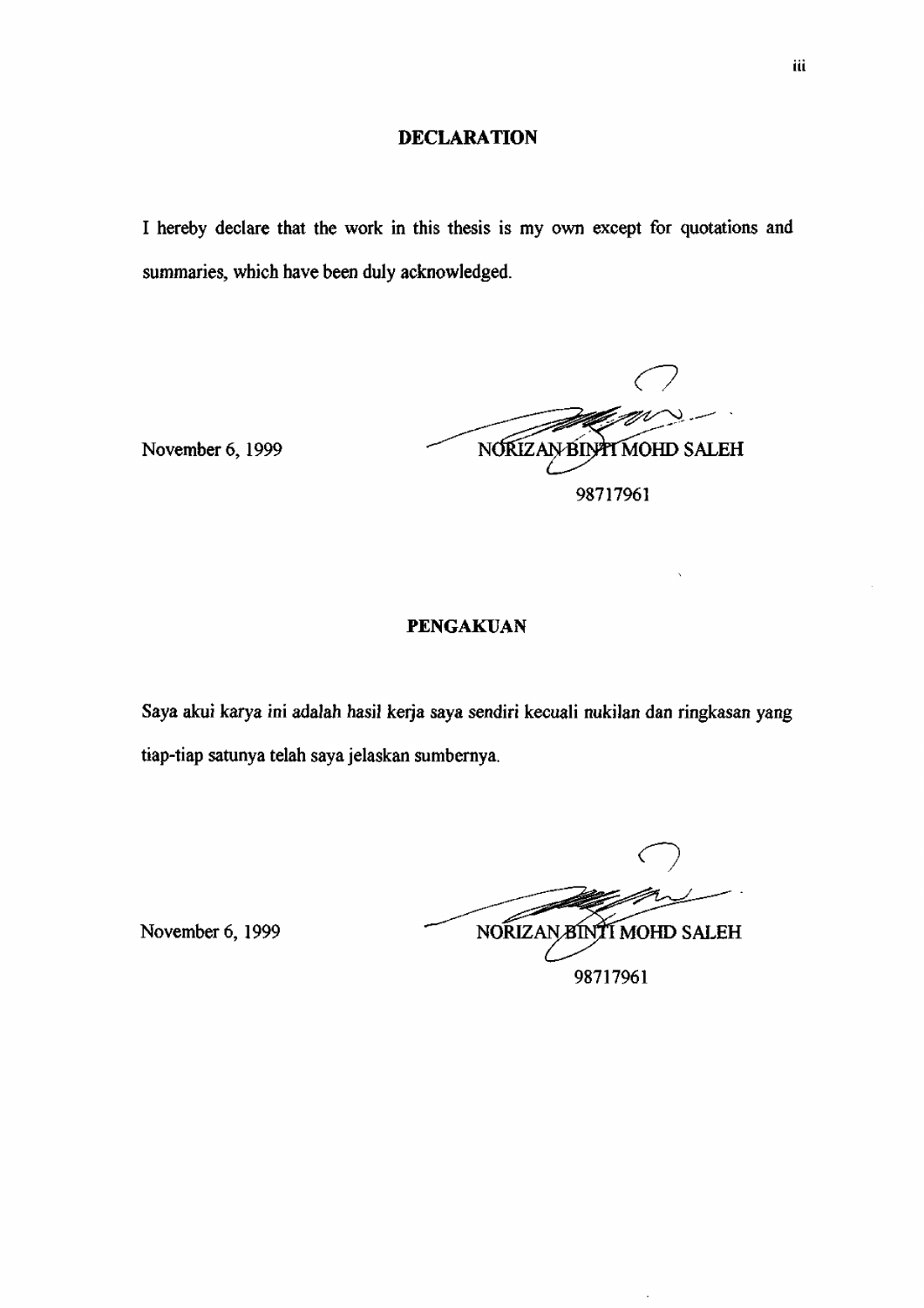#### **ABSTRACT**

This project develops a system to satisfy the needs of the management personnel of a bookstore and the end-users of the book lovers. It is known as Bookstore's Centralized Approach of Recording System (BCARS), which consists of three main sub-systems that are, the Book's Inventory sub-system, Search Engine sub-system and Sales/Rent sub-system. At the management personnel's side, the system consists of all the three sub-systems while at the customer's side, the system only consists of the search engine. The Book's Inventory and Sales/Rent sub-systems will assist the management personnel to keep a record of the collection of books such as the book's inventory and sales. Reports on sales and inventory can be viewed and printed for further analysis. This system can be extended by adding more tasks due to the changes required by the management personnel. The Search Engine sub-system will serve the customers in a more advanced searching method, based on the library OPAC system, despite of the traditional way of finding books through racks or shelves. The customers are no longer have to physically scanning through the books at the racks but just sitting at the computer terminal and start searching the materials they desired. All of the front covers of the books viewed will be displayed to the customers in order to help them to make wise decisions.